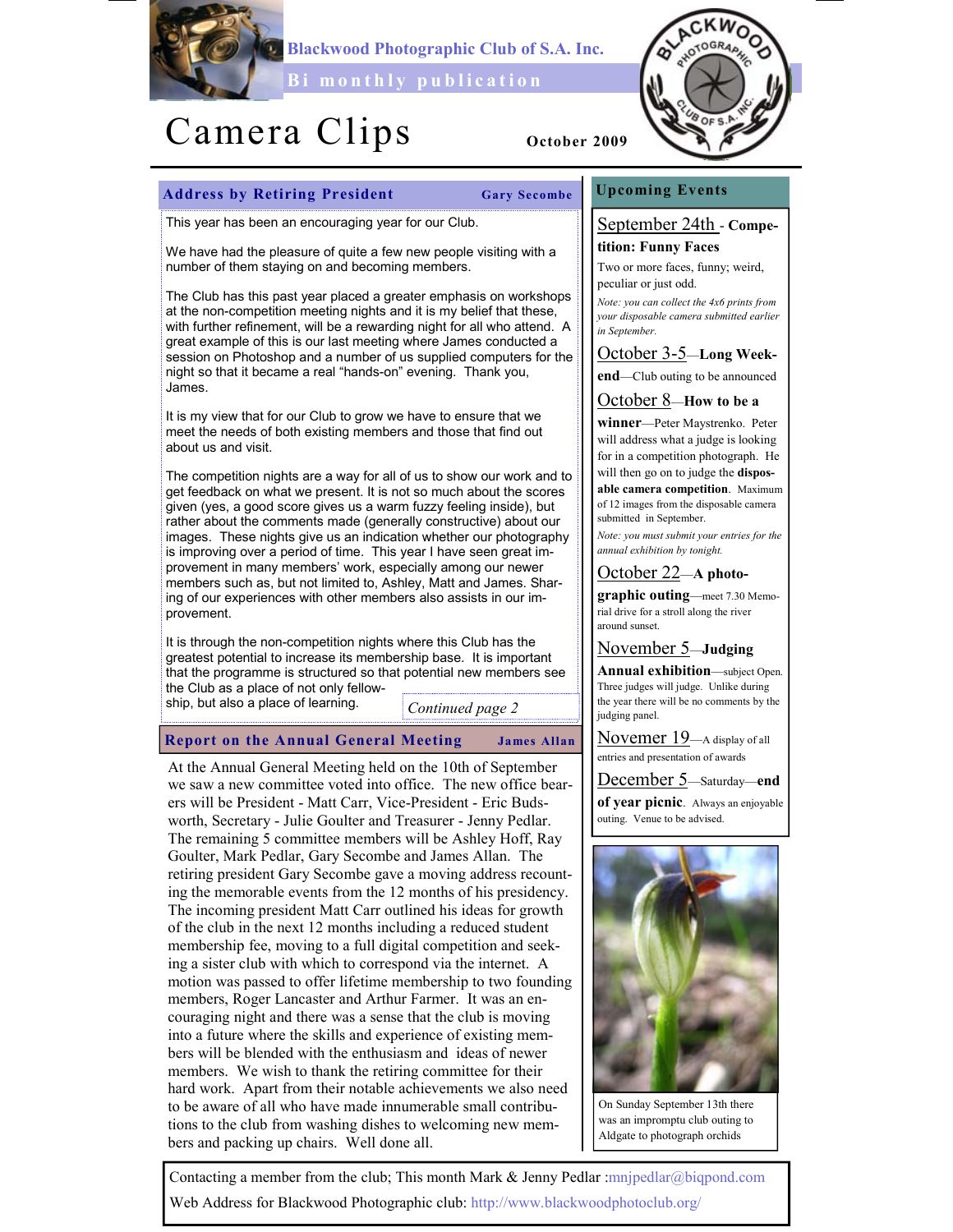### A workshop by Steve Parish Matt Carr

Earlier this year during science week Matt Carr and Ashley Hoff attended a talk by Steve Parish the famous nature photographer. This report was written by Matt Carr.

The Steve Parish night was great. He is a fantastic public speaker who is very passionate about both photography and conservation. He donates a lot of his time for various conservation groups and also school kids around Australia. He began his career as an underwater photographer with a passion to capture every fish in Australian waters. This of course was an impossible task and he was eventually distracted by the



many other wonderful photographic opportunities. His talk was based around a whimsical selection of some of his favourite images.

Of course his photos were quite amazing, as is his dedication to capturing a great photo. His pictures have strong saturated colours, which I really like. I think that these are probably a combination of the light and his choice of film, either velvia or PP. The landscapes he displayed were also quite amazing, and a great motivation to myself! He uses clean lines and simplicity to create a strong image.

I picked up a couple of things from what he said duringthe night. He said that sometimes 'less is more'. The less details or elements in a photo, the more powerful it can be. He also talked about finding the patterns in objects. Even the rocks under your feet can make a great photo!

## Address by Retiring President continued from page 1

We were fortunate late last year to obtain a Grant from Mitcham Library to obtain a digital projector. The competition in digital work has improved monthly. It is my belief that this section of our competition nights will only go from strength to strength. It is a very costeffective way of showing your images. It may, however, impact on the number of entries in the other sections over a period of time.

As many of you are aware, this year the hall Committee increased greatly our rental costs. The Treasurer's Report will reveal the extent of the increase. Despite this increase, we have been able to retain membership fees at their current levels for the next year. This has only been possible by each of us contributing a gold coin on each meeting night.

I wish to thank the Committee for their support over the past 12 months, particularly our Secretary Julie (who stood in early in the year), our Treasurer Jenny, and Vice-President Eric. Each and every committee member (and club member) has contributed to the success of the Club during the past twelve months.

I wish the incoming President and his committee every success over the next twelve months and I look forward to many more happy years as a member of this great Club.

Next time you see something that compels you to photograph it, try to work out what caused that compulsion. Was it to record something that you had seen? Was it the shape of the animal or the texture or the colour? Maybe you were fascinated by the way it twitched its ears. Ask yourself if the picture you are taking really captures that certain something.

Steve Parish

The next edition of Camera clips will be produced in December 09. This edition will highlight the activities of the club over 2009. Please send your articles / photos to James Allan at jandfallan@internode.on.net

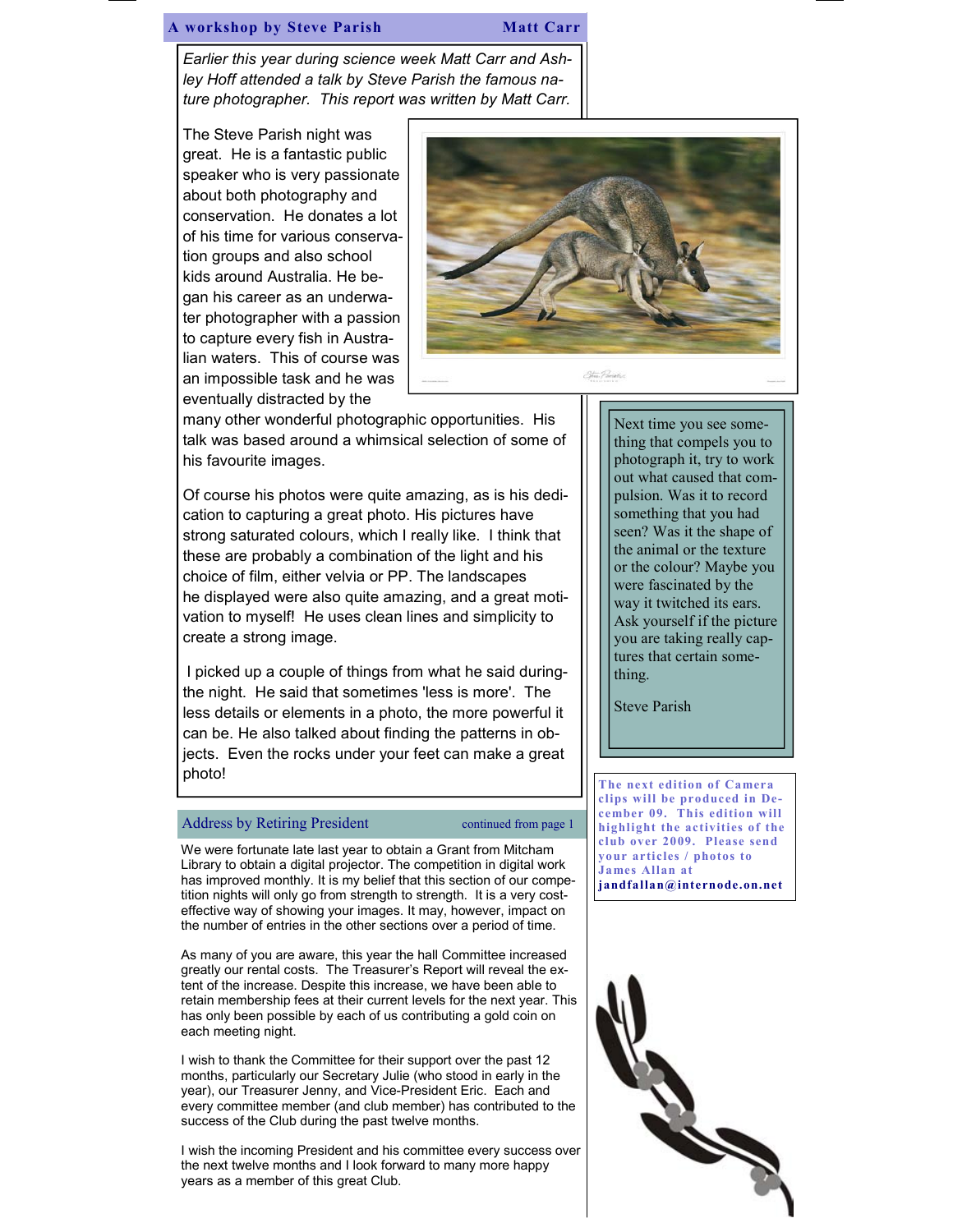#### Photoshopping—Using Levels & Curves James Allan

This article summarises the use of levels and curves as demonstrated at the recent photoshopping workshop.

You can access the levels and curves dialogue boxes from the image/adjustment menu. These tools offer similar adjustments to brightness and contrast (as you have on your TV), however offer superior control to give a more punchy image.

The levels dialogue box allows you to set the white and black threshold for an image and adjust the mid point or gamma. (It is best to leave the output levels alone). Dragging the white and black controls towards the centre will improve the contrast of an image. The image quality however can drop quickly if you clip too many pixels. To avoid this it is best to clip only the region of the histogram which is flat. In the first diagram the black point has been clipped to 22 where the histogram begins to rise. The mid tones of the image can be darkened by moving the midpoint



or gamma toward the light end. Conversely the midtones can be lightened by dragging it toward the dark end.

The graph in the Curves dialog represents the tones of the original image on the x-axis and of the final image on the y axis. To make no change to an image the graph is represented by a straight line at 45 degrees from the bottom left to the top right hand corner. To change the black point (bottom left) drag this point along the x-axis towards the point where the histogram rises. (figure 2). The white point is situated at the top right corner. To adjust the mid tone or gamma you click on the line at the point where it crosses the mid vertical line. A new handle will form. You can move this in any direction. Generally speaking if you drag the curve down below the origi-

nal line as we have in figure 2 the mid tones will darken and if you move it above the line they will lighten. Thus you can duplicate the operations you performed in the levels dialogue box.

However you can also change the shape of the curve for greater

effect. If you now create two new handles, one where the curve crosses the one quarter vertical line and the other where it crosses the three quarter line we can adjust the curve shape. Watch the number in the output box. Drag the 1/4 handle down by 10 to 15 points. Drag the 3/4 handle upwards by the same amount. The midtone contrast has been increased. (figure 3) This is called the s-curve and is used by many photographers to enhance their work. Note that if you have a photograph with too much contrast you may wish to use a reverse s-curve to bring the tonal values closer together.

Actually the s-curve only increases the contrast where the gradient is greater than 45 degrees. So in fact the mid tone contrast has been increased at the expense of the high and low tones. If you keep this in mind you can now go on and fashion your own curve shape to increase contrast in areas of interest in your image while compressing contrast in areas of little interest.